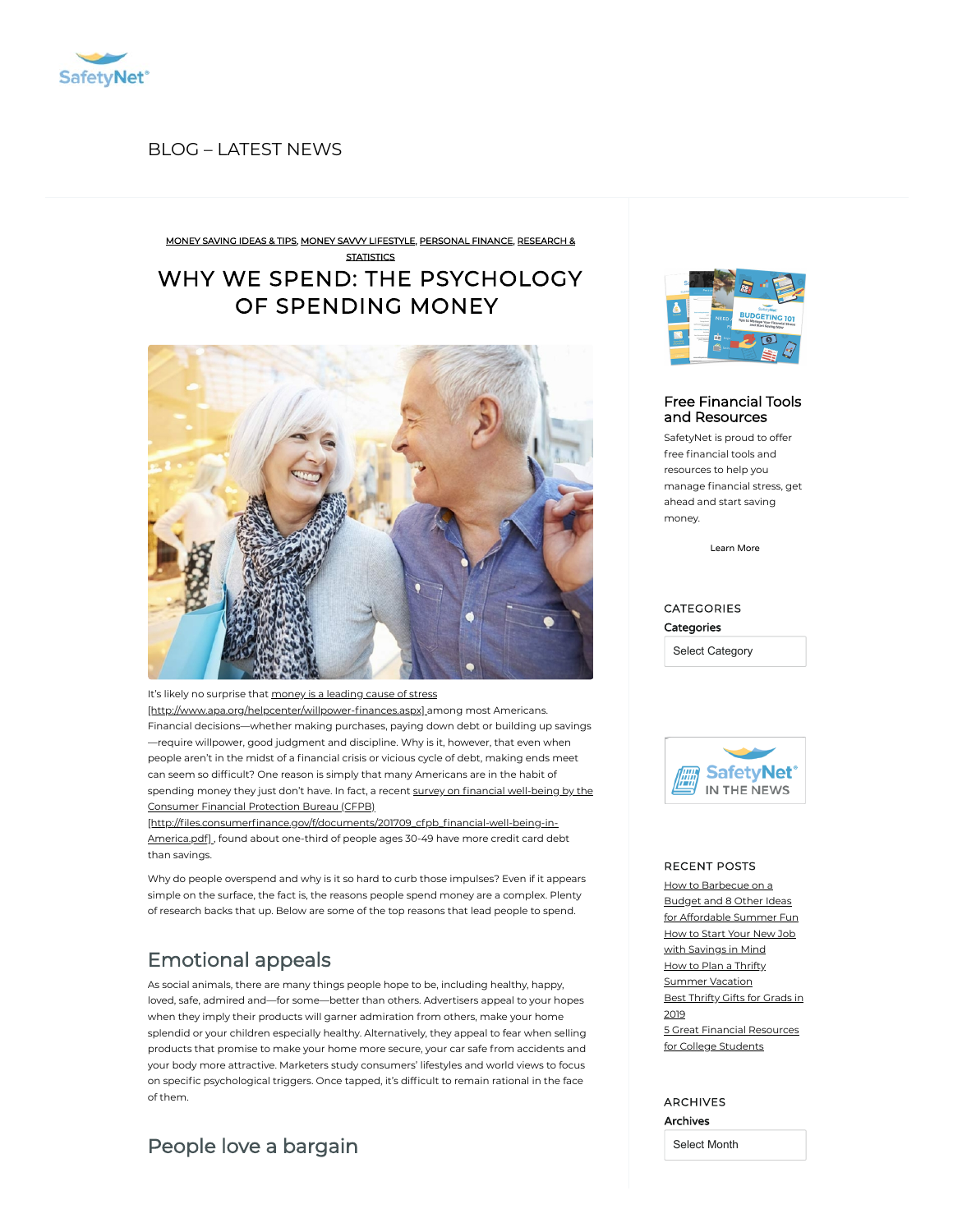

## Too many choices

The more decisions you have to make, the less likely you are to resist temptation. Researchers have shown [\[https://www.harpercollins.com/9780062651204/dollars-and](https://www.harpercollins.com/9780062651204/dollars-and-sense/)sense/] when people's willpower is run down, they spend more money and purchase more items than those who haven't recently exerted their willpower. This interview [\[http://healthland.time.com/2013/01/14/qa-willpower-expert-roy-baumeister-on-staying-in](http://healthland.time.com/2013/01/14/qa-willpower-expert-roy-baumeister-on-staying-in-control/)control/] with social psychologist Roy Baumeister, for example, sites a study with Audi dealers that found that car buyers "were more effortful with their first few choices." After that, they were more likely to take the default and suggested choices, which can quickly add up. "They used up their energy deciding which of the 200 interior fabrics they wanted and ended up buying [a] lot of stuff they don't need and spending extra money."

As the American Psychological Society explains, willpower is like a muscle [http://www.apa.org/helpcenter/willpower-finances.aspx] that gets tired after a certain amount of exertion. People who are financially insecure and, thus constantly faced with difficult financial decisions, are at a greater risk of depleted willpower. One study showed [\[https://www.degruyter.com/view/j/bejeap.2011.11.issue-1/1935-1682.2973/1935-1682.2973.xml?](https://www.degruyter.com/view/j/bejeap.2011.11.issue-1/1935-1682.2973/1935-1682.2973.xml?format=INT) format=INTI, for example, financially insecure people are more likely to buy food and drink while shopping than people who are well off. Other studies have shown [\[http://blog.nasafcu.com/2015/07/why-we-shop-understanding-the-psychology-of](http://blog.nasafcu.com/2015/07/why-we-shop-understanding-the-psychology-of-spending/)spending/] shoppers in malls are likely to make most of their purchases in the third hour of their time there.

In a word: when our willpower is depleted, we are more likely to be swayed by desires, urges, and cravings—even if we are likely to regret those purchases later.

## Needs versus wants

One result of globalized trade is products that used to be considered luxury items—toys and electronics, for example—are increasingly produced en masse. This proliferation of consumer goods has made products more affordable (and disposable) than ever. Think of all the things new parents are told they "should" have or all the gear required by "real" outdoorspeople. An abundance of affordable things is not necessarily a bad thing, however it makes distinguishing what is truly necessary (versus what we suddenly are told that we want) increasingly challenging.

# Buying love

Holidays and birthdays are traditional reasons for gift giving. In fact, spending during winter holidays makes up 20 percent [https://chopra.com/articles/the-psychology-of[spending-and-how-to-avoid-pressure-to-spend\]](https://chopra.com/articles/the-psychology-of-spending-and-how-to-avoid-pressure-to-spend) of America's total annual retail sales. Likewise, Valentine's Day, Mother's Day, Father's Day, Siblings' Day, Administrative Professionals' Day, etc. have presented themselves as reasons to give…and spend. If you equate your appreciation with the cost of your gift, or feel guilty about neglecting a loved one, you are more likely to overspend. In a materialistic world, it's hard to remember experiences are far more memorable

[\[https://www.apa.org/news/press/releases/2014/12/materialism-holidays.aspx\]](https://www.apa.org/news/press/releases/2014/12/materialism-holidays.aspx) —and happiness inducing—than things.

# Filling a void

In 2014, researchers from the University of Michigan's Ross School of Business released a report [\[https://www.sciencedirect.com/science/article/pii/S1057740813001149\]](https://www.sciencedirect.com/science/article/pii/S1057740813001149) revealing shopping helps people feel better. Because people feel sad or helpless about a situation they have found themselves in, they argue, "retail therapy," may help people feel better. That's because the choices involved in shopping (and not just in browsing) can bolster their sense of personal control. Shopping, much like overeating or drinking alcohol, is a way of regulating distress.

But buyer beware: The researchers were clear about the limitations of their own conclusions, writing "Whether the increased control afforded by shopping results in a loss of control later (due to increased debt), and thus counteracts the temporary benefits of retail therapy, remains an important open question."